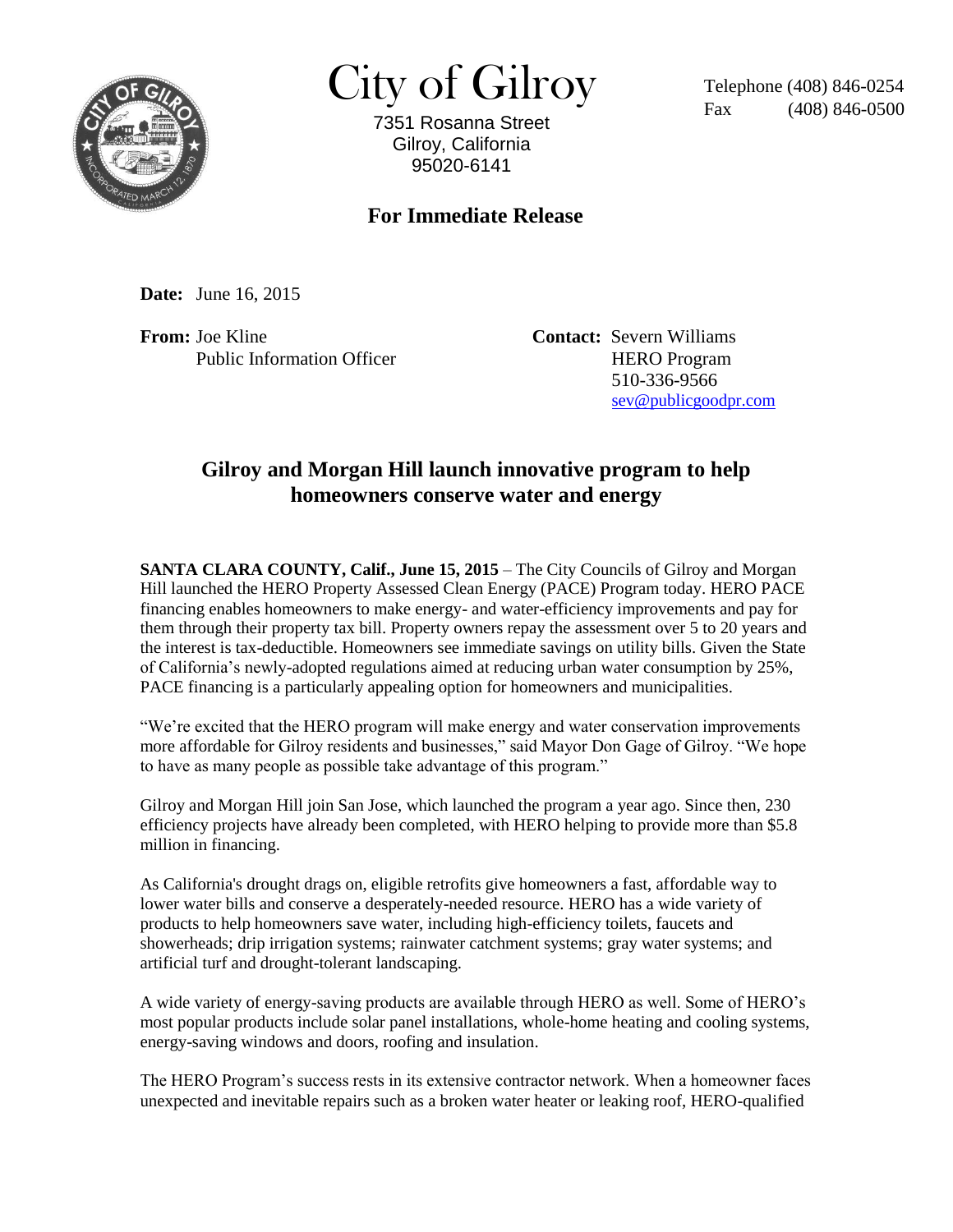contractors can steer their customers toward more efficient upgrades. Bringing HERO into the process has many advantages for the homeowner. Homeowners can select a truly efficient product for their repair since they don't have to put down large amounts of money upfront; they then enjoy immediate savings on water and/or energy bills. Cities and counties benefit through economic stimulus and local job growth, while helping their communities reach state-imposed water and energy savings goals.

HERO has helped fund more than 33,000 residential efficiency projects totaling more than \$650 million in financing in California. By stimulating home renovation activity, the HERO Program increases demand for local contractor services. HERO is estimated to have spurred the creation of more than 5,500 jobs in California since beginning in December 2011.

"As this drought continues on, each year we see a direct response and interest in the type of water-efficient landscaping Heavenly Greens provides," said Troy Scott of Heavenly Greens. "I've also heard from friends and neighbors that they've had to let their lawn go dead and brown without replacing it with a suitable alternative simply because they can't afford it. Now that HERO Financing is an option in our community, I expect we'll be seeing fewer brown lawns as a result of this great program. We're excited that Heavenly Greens can help more homeowners not only save our community thousands of gallons of water each year - we can transform those dead brown lawns into beautifully manicured showcases."

HERO's ongoing contribution to the environment is significant – and growing daily. An estimated 4.5 billion KwHs of energy are already being saved by projects completed to date. This is equivalent to the CO2 emissions from 28,000 homes' energy use for a year. Water-efficiency projects HERO has helped finance to date will save 790 million gallons of water, or the equivalent of 25 million showers. If every resident of California used HERO, we could save the equivalent of twice the volume of Lake Tahoe, every year.

PACE is relatively new, so it is essential that customers educate themselves about the details of this type of financing. HERO's consumer protection policy sets the industry standard for PACE financing. HERO-qualified contractors undergo rigorous training aimed at ensuring customers are fully informed about the costs and benefits of the Program. Funding for projects is made available to the contractor only after the homeowner has indicated full satisfaction with the completed project. HERO also staffs a hotline to respond to homeowner queries that is available for 15 hours a day, 7 days a week.

The HERO Program has now been adopted by 319 communities in California and is available to more than 10 million households.

"Between the extended drought and rising energy costs, property owners are eager to make the types of investments HERO supports," said Blair McNeill, Vice President of Community Development for Renovate America, the company that administers the HERO Program. "We're happy to provide an avenue for financing that requires no money down and does not depend on personal credit, bringing efficiency improvements within reach for a broad range of homeowners."

Cities and counties need only pass a resolution to make PACE programs like HERO available to local property owners. The HERO Program has received numerous awards, including the Governor's Environmental and Economic Leadership Award, the Urban Land Institute Best of the Best and the Southern California Association of Governments President's Award for Excellence. Taking part in HERO is 100% voluntary for both jurisdictions and property owners. PACE financing is cost neutral to participating local governments.